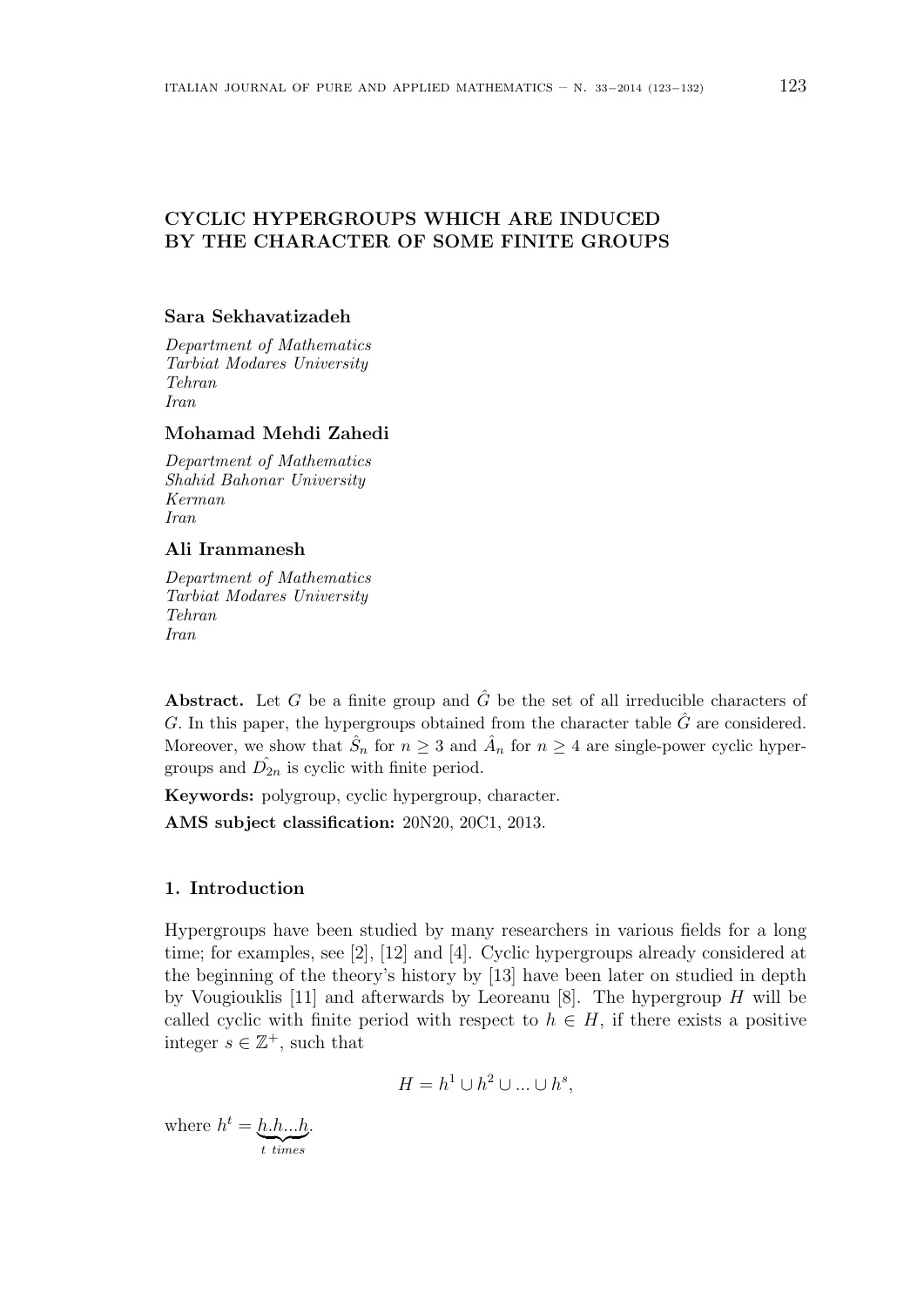The minimum such a *s* will be called period of the generator *h*. If there exists  $h \in H$  and  $s \in \mathbb{Z}^+$ , the minimum one, such that  $H = h^s$ , then *H* will be called single -power cyclic and *h* is a generator with single- power period *s*. Quasicanonical hypergroups were introduced by P. Corsini and later were studied by P. Bonansinga and Ch. Massouros. They satisfy all the conditions of canonical hypergroups, except the commutativity. Later, S. D. Comer in [1] introduced this class of hypergroups independently, using the name of polygroups. A polygroup is a system  $\mathcal{P}$  = <  $P, \ldots, e, \{-1\}$ , where  $e \in P, \{-1\}$  is a unitary operation on  $P$ , maps  $P \times P$  into the non-empty subset of  $P$ , and the following axioms hold for all  $x, y, z \in P$ :

- 1.  $(x,y)z = x.(y.z)$ ;
- 2.  $e.x = x.e = x;$
- 3.  $x \in y.z$  implies  $y \in x.z^{-1}$  and  $z \in y^{-1}.x$ .

 $\langle \hat{G}, *, \chi_1, ^{-1} \rangle$  where  $\hat{G}$  is the set of all irreducible characters [6] of *G*. Later on,  $\hat{G}$ Roth in [10] showed that for a finite group *G,* there exists a polygroup system have been studied in various fields. McMullen in [9] proved that  $\mathbb{C}\hat{G}$  is semisimple and Comer in [1] showed that a natural hypergroup is associated with every character algebra and also showed certain edge coloring of graphs give raise to hypergroups with special properties. Symmetry groups have been widely applied in chemistry [3] and crystallography [7]. Many of these applications, have involved coset decomposition, decompositions into conjugacy classes and group characters. Let  $S_n$  be symmetric group on *n* letters and  $A_n$  be alternating group on *n* letters and  $D_{2n}$  be dihedral group. In this paper, we will show that the hypergroups which obtained from character tables of  $S_n$  for  $n \geq 3$  and  $A_n$  for  $n \geq 4$  are singlepower cyclic hypergroup. In continue, we will show the hypergroup  $\hat{D}_{2n}$  is cyclic hypergroup with finite period.

#### **2. Preliminaries**

In this section, we mention some fundamental notions and facts of character of finite groups and character hypergroups, referring to Issacs's book [6] and Roth's paper [10].

Let *G* be a finite group and *F* be a field. Also, let *V* be a finite dimensional vector space on  $F$ . A representation of  $G$  over  $V$  is a homomorphism

$$
T: G \longrightarrow GL(V), T(xy) = T(x)T(y); \quad \forall x, y \in G.
$$

A representation *T* of *G* is called irreducible, if *V* is an irreducible *F G − mod.* Let the dimension of *V* over *F* be *n*. Then  $GL(V) \cong GL(n, F)$  where  $GL(n, F)$ is the set of all square invertible matrixes. Let *T* be a representation of *G.* Then the character  $\chi$  of *G* afforded by *T* is the function given by  $\chi(g) = trT(g)$  and  $\chi$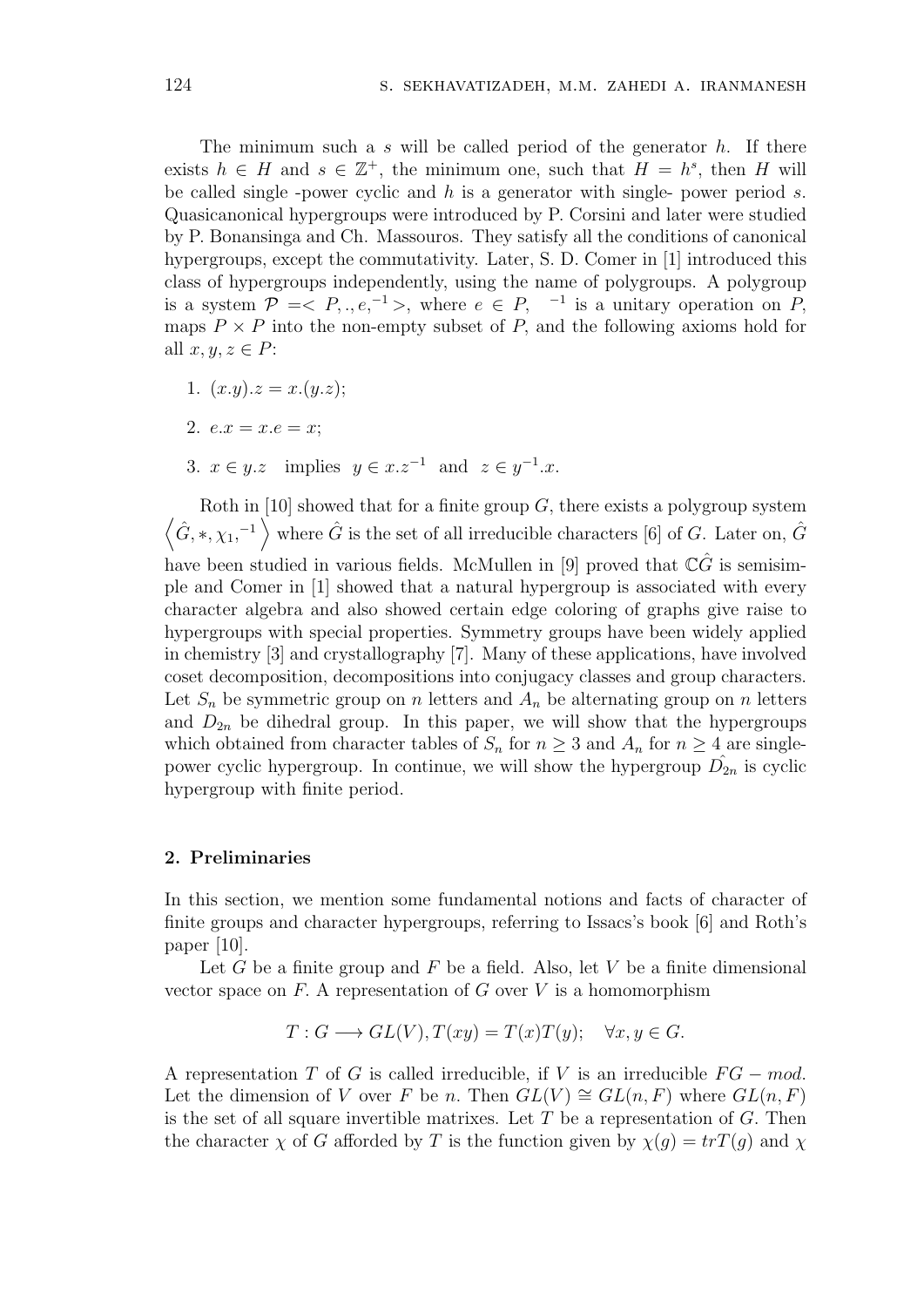is an irreducible character if the representation *T* is irreducible. For a character *χ,* the kernel of *χ* is defined by

$$
\ker \chi = \{ g \in G : \chi(g) = \chi(e) \}.
$$

If ker  $\chi = \{e\}$ , then  $\chi$  is called a faithful character. We assume that the field F is equal to complex number. If  $\chi$  and  $\psi$  are any two complex characters of *G*, then  $(\chi, \psi)$  denotes the usual inner product:

$$
(\chi, \psi) = \frac{1}{|G|} \sum_{g \in G} \chi(g) \psi(g^{-1}).
$$

Let  $Irr(G) = \{\chi_1, \chi_2, ..., \chi_k\}$ , where  $\chi_i$  for  $1 \leq i \leq k$  are irreducible characters of *G.* Since we need some well known results relate to character theory we bring them in follow:

**Theorem 2.1.** [6](Orthogonality Relations) *Let*  $\chi_i$ ,  $\chi_j$  *and*  $\chi$  *be complex characters of*  $G$  *and*  $g, h \in G$ *. Then* 

$$
\frac{1}{|G|} \sum_{g \in G} \chi_i(g) \chi_j(g^{-1}) = \delta_{ij},
$$
  

$$
\frac{1}{|G|} \sum_{\chi \in Irr(G)} \chi(g) \chi(h) = 0.
$$

**Theorem 2.2.** [6] *The character table of*  $D_{2n}$  *for even integer*  $n = 2m$ ,  $\epsilon = e^{\frac{2\pi i}{n}}$ *and*  $1 ≤ j ≤ m − 1$  *is as follow:* 

| $a$ ble |  |
|---------|--|
|---------|--|

| $D_{2n}$ |                | $a^m$      | $a^r(1 \leq r \leq m-1)$         | Ŋ | ab |
|----------|----------------|------------|----------------------------------|---|----|
| $c(g_i)$ | 2n             | 2n         | $\, n$                           |   |    |
| $\chi_1$ |                |            |                                  |   |    |
| $\chi_2$ |                |            |                                  |   |    |
| $\chi_3$ |                | $(-1)^m$   | $(-1)^r$                         |   |    |
| $\chi_4$ |                | $(-1)^{m}$ | $(-1)^r$                         |   |    |
| $\psi_i$ | $\overline{2}$ |            | $\epsilon^{jr} + \epsilon^{-jr}$ |   |    |

**Theorem 2.3.** [6] *The character table of*  $D_{2n}$  *for odd integer*  $n, \epsilon = e^{\frac{2\pi i}{n}}$  *and*  $1 \leq j \leq \frac{n-1}{2}$  *is as follow:* 

*Table II*

| $D_{2n}$   |    | $a^r(1 \leq r \leq \frac{n-1}{2})$ |  |
|------------|----|------------------------------------|--|
| $ c(g_i) $ | 2n | n                                  |  |
| $\chi_1$   |    |                                    |  |
| $\chi_2$   |    |                                    |  |
|            |    | $\epsilon^{jr} + \epsilon^{-jr}$   |  |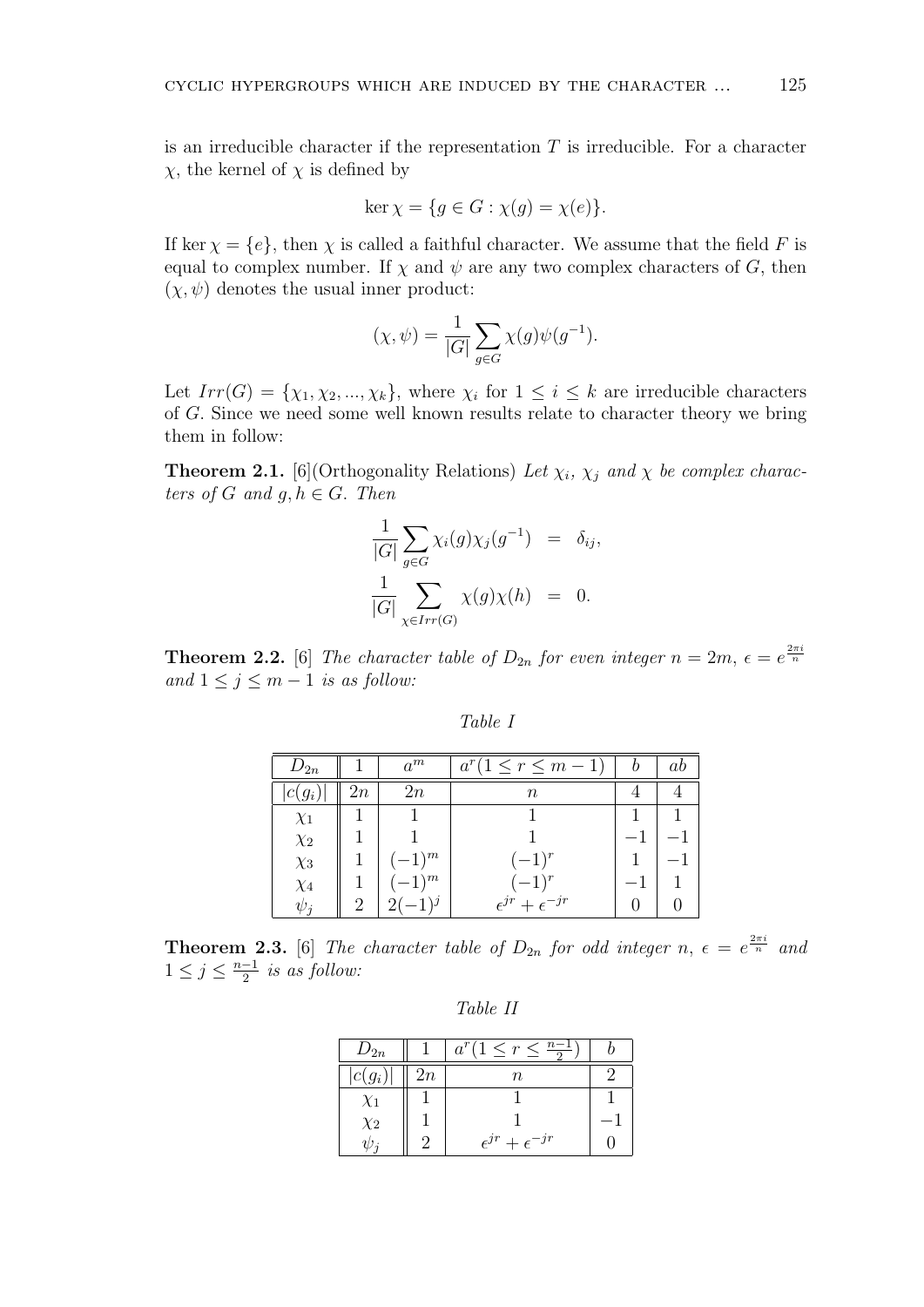Suppose that the group *G* acts on a set  $\Omega$  and  $q \in G$ . Then we define the set of fixed points of *g* by

$$
fix(g) = \{\alpha \in \Omega | \alpha^g = \alpha\}.
$$

**Theorem 2.4.** [6] *In symmetric group*  $S_n$ ,  $\chi(g) = |fix(g)| - 1$  *is a faithful irreducible character.*

**Theorem 2.5.** [6] *In alternating group*  $A_n$ ,  $(\chi(g)) \downarrow_{A_n}$  *is a faithful irreducible character.*

**Theorem 2.6.** (Cauchy-Frobenius Lemma) [5] *Let G be a finite group acting on a finite set* Ω*. Then G has m orbits on* Ω *where*

$$
m|G| = \sum_{g \in G} |fix(g)|.
$$

Let *G* be a finite group with  $\hat{G} = \{\chi_1, \chi_2, ..., \chi_k\}$ . Roth in [10], introduced the character polygroup  $\langle G, *, \chi_1, ^{-1} \rangle$  where the product  $\chi_i * \chi_j$  is the set of those irreducible components which appear in the element wise product  $\chi_i \chi_j$ . Further, *χ*, the complex conjugate of *χ*, is the inverse of *χ*. If  $\theta \in \chi * \psi$ , then  $(\theta, \chi \psi) > 0$ , hence  $(\theta \bar{\chi}, \psi) > 0$  and  $\psi \in \theta \bar{\chi}$ .

**Lemma 2.7.** [10] *Let*  $G$  *be a finite abelian group. Then*  $\hat{G}$  *is isomorphic to*  $G$ .

A key theorem in the study of the character hypergroup  $\hat{G}$  is the classical theorem of Burnside:

**Theorem 2.8.** (Burnside) [6] *Let*  $\chi$  *be a faithful character of G and suppose*  $\chi(g)$  *takes on exactly m different values for*  $g \in G$ . *Then every*  $\psi \in Irr(G)$  *is a constituent of one of the characters*  $(\chi)^j$  *for*  $0 \leq j \leq m$ .

## **3. Main results**

In this section, we will obtain the main results related to the character table of symmetric group  $S_n$ ,  $A_n$  and  $D_{2n}$ . In fact, we give Theorems 3.4, 3.5, 3.8 and 3.11 as the main results. For an irreducible character  $\chi_i$ , we let  $\chi_i^t = \chi_i * \chi_i * ... * \chi_i$  ${t}$   ${times}$ *,*

where the hyper operation *∗* is as above.

**Lemma 3.1.** *In the symmetric group*  $S_n$  *for*  $n \geq 3$ *,*  $\chi$  *takes on exactly n* different *values for any*  $g \in S_n$ *.* 

**Proof.** We know that  $S_n$  has conjugacy classes of the forme  $1^{n-i}$ *i* where  $0 \le i \le n$ and  $i \neq 1$ . Moreover, in each of classes we have  $\chi(g) = n - i - 1$ .

**Lemma 3.2.** *In the alternating group*  $A_n$  *for*  $n \geq 4$ ,  $\chi \downarrow A_n$  *takes on exactly*  $n-1$ *different values for*  $q \in A_n$ *.*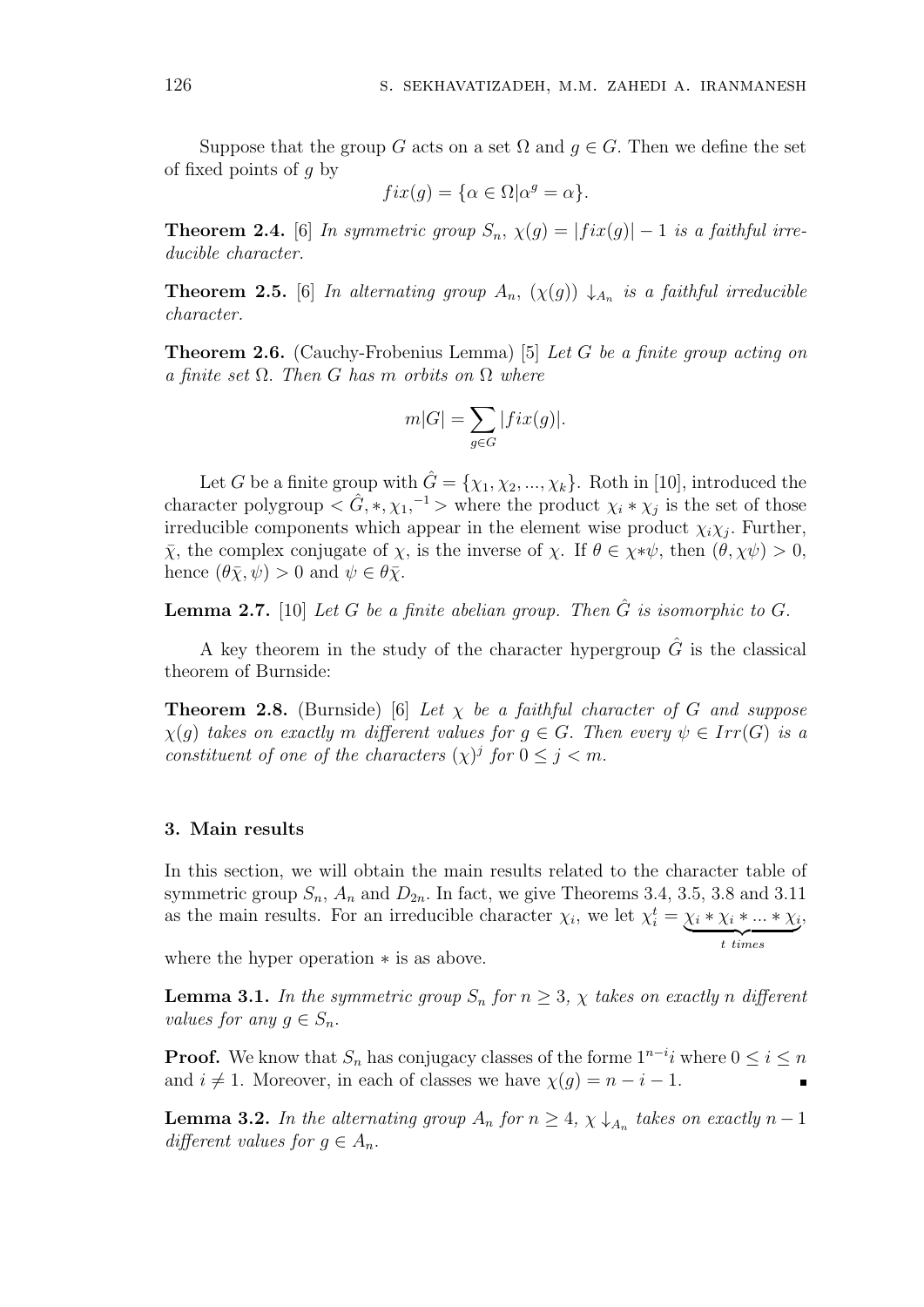**Proof.**  $A_n$  has conjugacy classes of the forme  $1^{n-i}i$  where *i* is an odd integer such that  $0 \leq i \leq n$  and  $i \neq 1$  and also has conjugacy classes of the forme  $1^{n-i^2}i^2$  and  $1^{n-ij}$ *ij* for even integer *i, j*.

Let  $\Omega$  be a finite set and for any positive integer *t*,  $\Omega^t = \Omega \times \Omega \times ... \times \Omega$  ${t}$  times *.* Then we give a corollary of Cauchy-Frobenius Lemma as follow:

**Corollary 3.3.** Let  $\Omega$  be a finite set and G be a finite group acting on  $\Omega^t$ . Then  $G$  *has m orbits on*  $\Omega^t$  *where* 

$$
\frac{1}{G} \sum_{g \in G} |fix(g)|^t = m.
$$

**Proof.** Consider the set

$$
\mathcal{F} = \{(\omega_1, \omega_2, ..., \omega_t, g) \in \Omega \times \Omega \times ... \times \Omega \times G \mid (\omega_1, \omega_2, ..., \omega_t)^g = (\omega_1, \omega_2, ..., \omega_t)\}.
$$

we shall count the number of  $\mathcal F$  in two ways. First, suppose that the orbits of  $G$ are  $\Omega'_1, \Omega'_2, \ldots, \Omega'_m$ . Then, using the orbit-stabilizer property, we have

$$
|\mathcal{F}| = \sum_{i=1}^{m} \sum_{(\omega_1, \omega_2, ..., \omega_t) \in \Omega_i'} \frac{|G|}{|\Omega_i'|} = \sum_{i=1}^{m} |G| = m|G|.
$$

Second,

$$
|\mathcal{F}| = \sum_{g \in G} |fix(g)|.
$$

The result follows.

**Theorem 3.4.** For  $n \geq 3$ ,  $\hat{S}_n$  is a single-power cyclic polygroup with respect to *generator*  $\chi(g) = |fix(g)| - 1$ *. In fact*  $(\hat{S}_n) = \chi^{n-1}$ *.* 

**Proof.** By the Burnside theorem 2.8, we have  $\hat{S}_n = \chi^0 \cup \chi^1 \cup ... \cup \chi^{n-1}$ . We must prove that  $\chi \in \chi^2$ . We know that for  $\Omega = \{1, 2, ..., n\}$ ,  $S_n$  acts on  $\Omega$ ,  $\Omega^2$  and  $\Omega^3$ . The action on  $\Omega^2$  has two orbits  $A_1 = \{(i, i) | i \in \Omega\}$  and  $A_2 = \{(i, j) | i, j \in \Omega, i \neq j\}$ . Similarly the action on  $\Omega^3$  has five orbits.

Now, put  $F(q) = |fix(q)|$ . Then, by the Cauchy-Frobenius Lemma 2.6 and the previous lemma:

$$
\frac{1}{|G|} \sum_{g \in G} F(g) = 1, \qquad \frac{1}{|G|} \sum_{g \in G} F(g)^2 = 2, \qquad \frac{1}{|G|} \sum_{g \in G} F(g)^3 = 5.
$$

Hence,

$$
(\chi, \chi^2) = \frac{1}{|G|} \sum_{g \in G} \chi(g)^3 = \frac{1}{G} \sum_{g \in G} (F(g) - 1)^3 = 1.
$$

Therefore,  $\chi \in \chi^2$ . Consequently,

$$
\chi^2 \subseteq \chi^3 \subseteq \ldots \subseteq \chi^{n-1}.
$$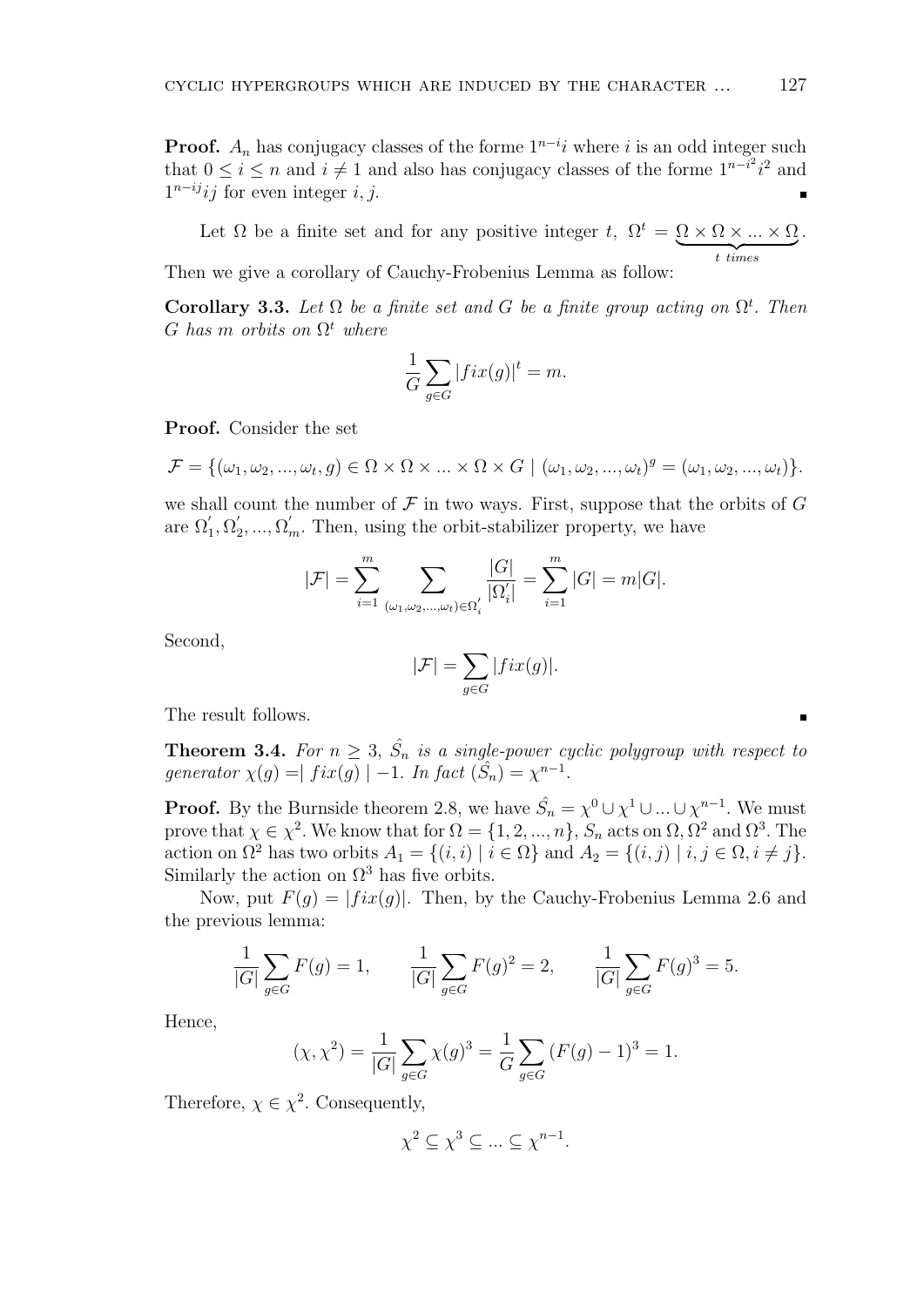Hence,

$$
\hat{S}_n = \chi^0 \cup \chi^1 \cup \ldots \cup \chi^{n-1} = \chi^{n-1}.
$$

Since the alternating group  $A_n$  is an important simple group, we would like to give some results as above on it.

**Theorem 3.5.** For  $n \geq 4$ ,  $\hat{A}_n$  is a single-power cyclic polygroup with respect to *generator*  $\chi \downarrow_{A_n}$ . *In fact,*  $\hat{A}_n = (\chi \downarrow_{A_n})^{n-2}$ .

**Proof.** By the Burnside theorem 2.8, we have

$$
\hat{A}_n = (\chi \downarrow_{A_n})^0 \cup (\chi \downarrow_{A_n})^1 \cup \dots \cup (\chi \downarrow_{A_n})^{n-2}.
$$

Since  $(\chi, \chi^2) \neq 0$ , we have  $(\chi \downarrow_{A_n}, (\chi \downarrow_{A_n})^2) \neq 0$ . Hence,  $\chi \downarrow_{A_n} \in (\chi \downarrow_{A_n})^2$ . Therefore,

 $(\chi \downarrow_{A_n})^2 \subseteq (\chi \downarrow_{A_n})^3 \subseteq ... \subseteq (\chi \downarrow_{A_n})^{n-2}$ .

Since dihedral groups are famous between of all non-abelian groups, we show that  $\hat{D}_{2n}$  has a cyclic hypergroup structure.

**Lemma 3.6.** *Consider the dihedral group*  $D_{2n}$  *for even integer*  $n = 2m$ *. Let m be an even integer. Then:*

**Case (a).** For an even integer *j*,  $\psi_j \in \psi_1^m$ . Also the multiplicities of  $\psi_j$  in  $\psi_1^m$  is ( *m m−j* 2  $\sqrt{ }$ *.*

**Case (b).** For an odd integer *j*,  $\psi_j \in \psi_1^{m-1}$ . Also the multiplicities of  $\psi_j$  in  $\psi_1^{m-1}$  $i s \begin{pmatrix} m-1 \\ m-i-1 \end{pmatrix}$ *m−j−*1 2  $\setminus$ *.*

**Proof.** Case (a). Let *j* be an even integer. Then, we have

$$
(\psi_1^m, \psi_j) = \frac{2^{m+1} + 2^{m+1}}{2n} + \frac{(\epsilon + \epsilon^{-1})^m (\epsilon^j + \epsilon^{-j}) + \dots}{n}
$$
  
\n
$$
= \frac{2^{m+1} + \sum_{k=0}^m \epsilon^{-m+2k+j} + \sum_{k=0}^m \epsilon^{-m+2k-j} + \sum_{k=0}^m \epsilon^{-2m+4k+2j} + \dots}{n}
$$
  
\n
$$
= \frac{1}{n} (2^{m+1} + \epsilon^{-m+j} + {m \choose 1} \epsilon^{-m+2+j} + \dots + {m \choose m-1} \epsilon^{m-2+j} + \epsilon^{m+j} + \epsilon^{-m+j} + \epsilon^{-m+j} + \epsilon^{-m+j} + \epsilon^{-m+j} + \epsilon^{-m+j} + \epsilon^{-m+j} + \epsilon^{-m+j} + \epsilon^{-m+j} + \epsilon^{-m+j} + \epsilon^{-m+j} + \epsilon^{-m+j} + \epsilon^{-m+j} + \epsilon^{-m+j} + \epsilon^{-m+j} + \epsilon^{-m+j} + \epsilon^{-m+j} + \epsilon^{-m+j} + \epsilon^{-m+j} + \epsilon^{-m+j} + \epsilon^{-m+j} + \epsilon^{-m+j} + \epsilon^{-m+j} + \epsilon^{-m+j} + \epsilon^{-m+j} + \epsilon^{-m+j} + \epsilon^{-m+j} + \epsilon^{-m+j} + \epsilon^{-m+j} + \epsilon^{-m+j} + \epsilon^{-m+j} + \epsilon^{-m+j} + \epsilon^{-m+j} + \epsilon^{-m+j} + \epsilon^{-m+j} + \epsilon^{-m+j} + \epsilon^{-m+j} + \epsilon^{-m+j} + \epsilon^{-m+j} + \epsilon^{-m+j} + \epsilon^{-m+j} + \epsilon^{-m+j} + \epsilon^{-m+j} + \epsilon^{-m+j} + \epsilon^{-m+j} + \epsilon^{-m+j} + \epsilon^{-m+j} + \epsilon^{-m+j} + \epsilon^{-m+j} + \epsilon^{-m+j} + \epsilon^{-m+j} + \epsilon^{-m+j} + \epsilon^{-m+j} + \epsilon^{-m+j} + \epsilon^{-m+j} + \epsilon^{-m+j} + \epsilon^{-m+j} + \epsilon^{-m+j} + \epsilon^{-m+j} + \epsilon^{-m+j} + \epsilon^{-m+j} + \epsilon^{-m+j} + \epsilon^{-m+j} + \epsilon^{-m+j} + \epsilon^{-m+j} + \epsilon^{-m+j} + \epsilon^{-m+j} + \epsilon^{-m+j} + \epsilon^{-m+j} + \epsilon^{-m+j} + \epsilon^{-m+j} + \epsilon^{-m+j} + \epsilon^{-m+j} + \epsilon^{-m+j} + \epsilon^{-m+j} + \epsilon^{-m+j} + \epsilon^{-m+j} +
$$

In this equality, we consider the column  $A_k$ ,  $A'_k$ ,  $B_k$  and  $B'_k$  as follows: for all  $0 \leq k \leq \frac{m-j}{2}$ ,  $A_k$  is equal to the column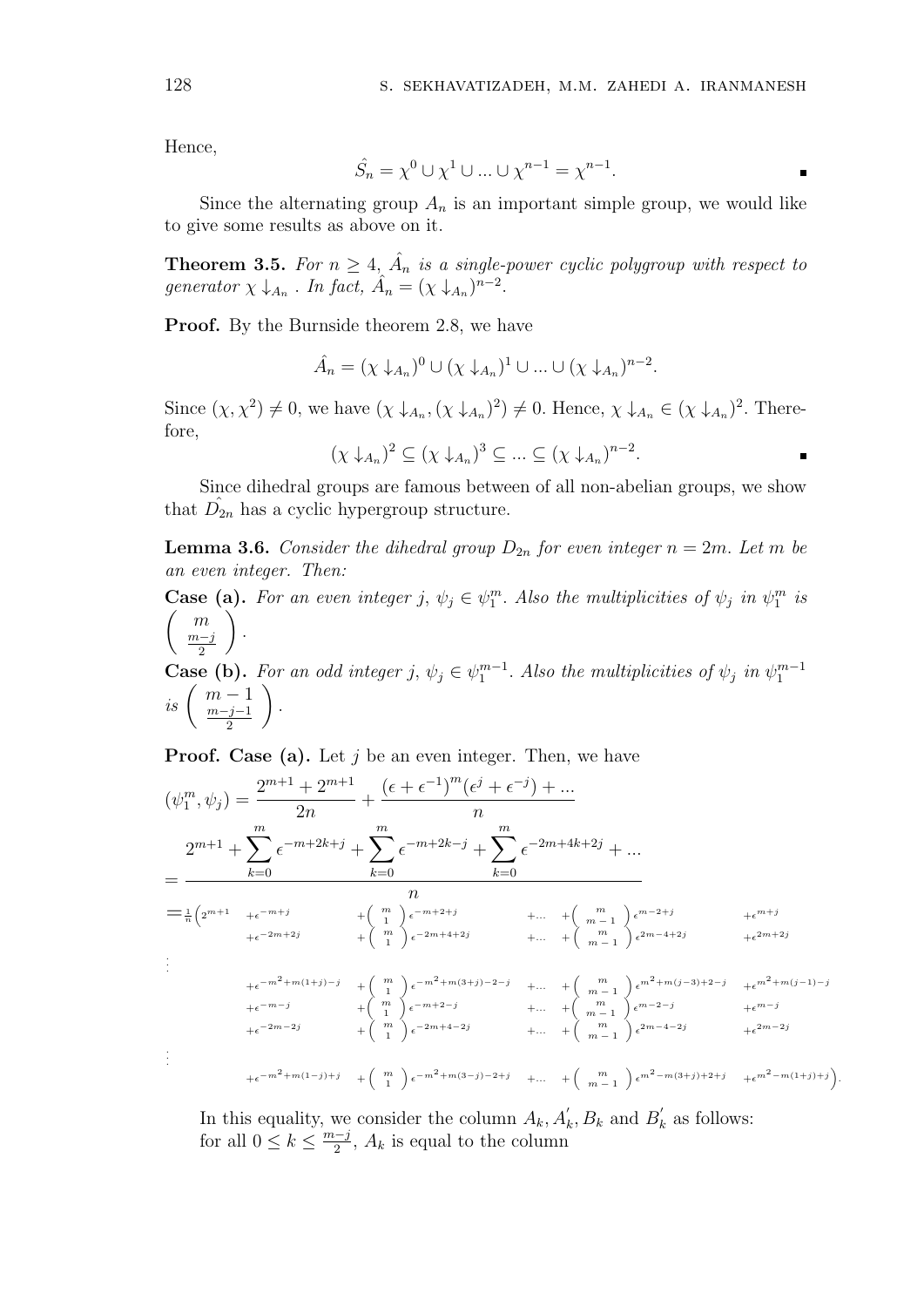$$
\epsilon^{-m+2k+j}
$$
  
+ $\epsilon^{-2m+4k+2j}$   

$$
\vdots
$$
  
+ $\epsilon^{-m^2+2mk+m-2k+mj-j}$ 

*,*

*.*

*,*

 $B_k$  is equal to the column

$$
\epsilon^{-m+2k-j}
$$
\n
$$
+ \epsilon^{-2m+4k-2j}
$$
\n
$$
\vdots
$$
\n
$$
+ \epsilon^{-m^2+2mk+m-2k-mj+j}
$$

and for all  $\frac{m-j}{2} < k \leq m$ ,  $A'_{k}$  is equal to the column

$$
\epsilon^{-m+2k+j}
$$
  
+ $\epsilon^{-2m+4k+2j}$   

$$
\vdots
$$
  
+ $\epsilon^{-m^2+2mk+m-2k+mj-j}$ 

and  $B'_k$  is equal to column

$$
\epsilon^{-m+2k-j}
$$
  
+
$$
\epsilon^{-2m+4k-2j}
$$
  
:\n
$$
+\epsilon^{-m^2+2mk+m-2k-mj+j}.
$$

Now by using the orthogonality relations 2.1 for  $A_k$ ,  $A'_k$ ,  $B_k$  and  $B'_k$  and by some manipulations we get that

$$
A_k + B'_k = -2\left(\begin{array}{c}m\\k\end{array}\right) , A'_k + B_k = -2\left(\begin{array}{c}m\\k\end{array}\right), k \neq \frac{m-j}{2}.
$$

And, for  $k = \frac{m-j}{2}$ , we have for each component of  $A_k$  and  $B_k$  is equal to one. Hence,

$$
(\psi_1^m, \psi_j) = \frac{1}{2m} (2^{m+1} + 2(m-1) \binom{m}{\frac{m-j}{2}} - 2 \sum_{k=0}^m \binom{m}{k} + 2 \binom{m}{\frac{m-j}{2}}).
$$

but

$$
-2\sum_{k=0}^{m} {m \choose k} = -2(1+1)^m = -2. -2^m = -2^{m+1}.
$$

So

$$
(\psi_1^m, \psi_j) = \frac{1}{2m} \cdot 2m \left( \begin{array}{c} m \\ \frac{m-j}{2} \end{array} \right) = \left( \begin{array}{c} m \\ \frac{m-j}{2} \end{array} \right).
$$

and hence the proof of Case (a) is completed.

**Case (b).** The proof is similar to Case (a).

٠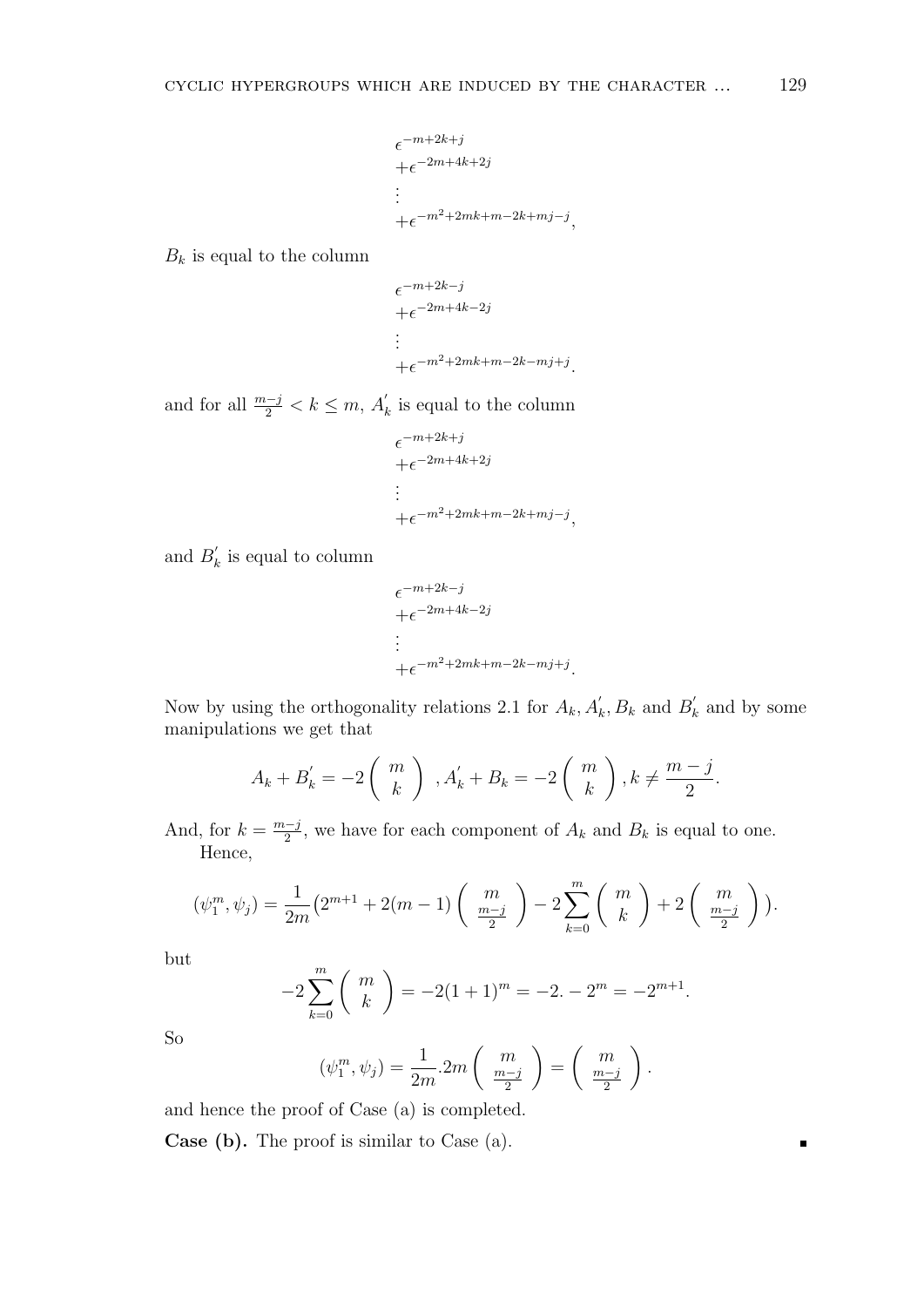**Lemma 3.7.** *Consider the dihedral group*  $D_{2n}$  *for even integer*  $n = 2m$ *. Let m be an odd integer. Then:*

**Case (a).** For an even integer *j*,  $\psi_j \in \psi_1^{m-1}$  and the multiplicities of  $\psi_j$  in  $\psi_1^{m-1}$  $i s \begin{pmatrix} m-1 \\ m-i-1 \end{pmatrix}$ *m−j−*1 2  $\setminus$ *.* **Case (b).** For an odd integer *j*,  $\psi_j \in \psi_1^m$  and the multiplicities of  $\psi_j$  in  $\psi_1^m$  is ( *m m−j* 2  $\sum$ *.*

**Proof.** The proof is similar to Lemma 3.6.

**Theorem 3.8.** Consider the dihedral group  $D_{2n}$  and  $n = 2m$ . Then  $D_{2n}$  is a *cyclic hypergroup with generator*  $\psi_1$ *. In fact,*  $\hat{D}_{2n} = \psi_1^{m-1} \cup \psi_1^m$ *.* 

**Proof.** First let *m* be an even integer. By Lemma 3.6 it is enough to show that for  $1 \leq i \leq 4$ ,  $\chi_i$  are in  $\psi_1^m$ . Since *m* is an even integer and by the character value number of  $\chi_1, \chi_2$  in the character table of  $D_{2n}$ , we have:

$$
\chi_1, \chi_2 \in \psi_1^m.
$$

Now, for  $\chi_3$  we have:

$$
(\psi_1^m, \chi_3) = \frac{2^m + 2^m}{2n} + \frac{- (\epsilon + \epsilon^{-1})^m + (\epsilon^2 + \epsilon^{-2})^m - \dots}{n}
$$
  
\n
$$
= \frac{2^m - \sum_{k=0}^m \epsilon^{-m+2k} + \sum_{k=0}^m \epsilon^{-2m+4k} - \dots}{n}
$$
  
\n
$$
= \frac{1}{n} \left( 2^m - \epsilon^{-m} - \left( \begin{array}{c} m \\ 1 \end{array} \right) \epsilon^{-m+2} - \dots - \left( \begin{array}{c} m \\ m-1 \end{array} \right) \epsilon^{m-2} - \epsilon^m
$$
  
\n
$$
+ \epsilon^{-2m} + \left( \begin{array}{c} m \\ 1 \end{array} \right) \epsilon^{-2m+4} + \dots + \left( \begin{array}{c} m \\ m-1 \end{array} \right) \epsilon^{2m-4} + \epsilon^{2m}
$$
  
\n:  
\n:  
\n
$$
+ \epsilon^{-m^2+m} + \left( \begin{array}{c} m \\ 1 \end{array} \right) \epsilon^{-m^2+3m-2} + \dots + \left( \begin{array}{c} m \\ m \end{array} \right) \epsilon^{m^2-3m+2} + \epsilon^{m^2-m}.
$$

*m −* 1

In this equality, we consider the column 
$$
A_k
$$
 and  $B_k$  as follows:  
for all  $0 \le k \le \frac{m}{2}$ ,  $A_k$  is equal to the column

1

$$
\epsilon^{-m+2k}
$$
  
+
$$
\epsilon^{-2m+4k}
$$
  
:\n
$$
+\epsilon^{-m^2+2mk+m-2k}.
$$

and, for all  $\frac{m}{2}$  $\frac{n}{2} < k \leq m$ ,  $B_k$  its equal to column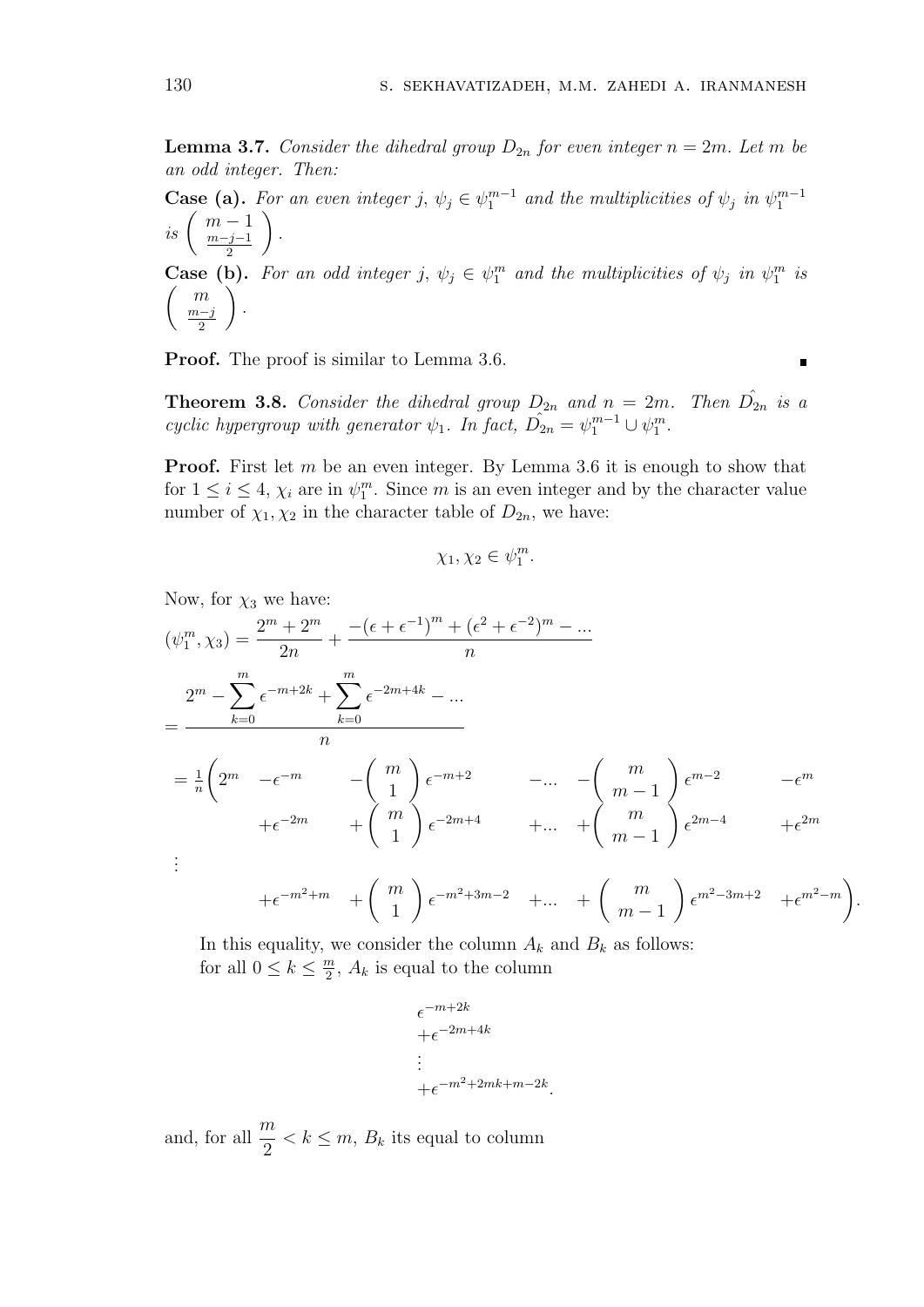$$
\epsilon^{m-2k}
$$
  
 
$$
+ \epsilon^{2m-4k}
$$
  
 
$$
\vdots
$$
  
 
$$
+ \epsilon^{m^2-2mk-m+2k}.
$$

Now, by using the orthogonality relations for  $A_k$  and  $B_k$  and some manipulations, we get that

$$
A_k + B_k = -2\left(\begin{array}{c} m \\ k \end{array}\right).
$$

for  $k =$ *m*  $\frac{\pi}{2}$ , we have that each component of  $A_k$  is equal to one. Hence,

$$
(\psi_1^m, \chi_3) = \frac{1}{2m} (2^m + (m-1) \binom{m}{\frac{m}{2}} - 2 \sum_{k=1}^{\frac{m}{2}-1} \binom{m}{k} + 2m - 2).
$$

But

$$
-2\sum_{k=1}^{\frac{m}{2}-1} {m \choose k} = -2^m + {m \choose \frac{m}{2}} + 2.
$$

So

$$
(\psi_1^m, \chi_3) = \frac{2m + m\left(\begin{array}{c} m \\ \frac{m}{2} \end{array}\right)}{2m} \neq 0.
$$

Therefore,  $\chi_3 \in \psi_1^m$ , and similarly  $\chi_4 \in \psi_1^m$ . Hence the proof is completed.

Now, let *m* be an odd integer. The proof in this case is similar to the above.

**Lemma 3.9.** *Consider the dihedral group*  $D_{2n}$  *for odd integer n. Put*  $m = \frac{n-1}{2}$ *and let m be an even integer. Then:*

**Case (a).** For an even integer *j*,  $\psi_j \in \psi_1^m$  and the multiplicities of  $\psi_j$  in  $\psi_1^m$  is ( *m m−j* 2  $\sqrt{ }$ *.* **Case (b).** For an odd integer *j*,  $\psi_j \in \psi_1^{m-1}$  and the multiplicities of  $\psi_j$  in  $\psi_1^{m-1}$  $i s \begin{pmatrix} m-1 \\ m-i-1 \end{pmatrix}$ *m−j−*1 2  $\setminus$ *.*

**Proof.** The proof is similar to Lemma 3.6.

**Lemma 3.10.** *Consider the dihedral group*  $D_{2n}$  *for odd integer n. Put*  $m = \frac{n-1}{2}$ *and let m be an odd integer. Then:*

**Case (a).** For an even integer *j*,  $\psi_j \in \psi_1^{m-1}$  and the multiplicities of  $\psi_j$  in  $\psi_1^{m-1}$  $i s \begin{pmatrix} m-1 \\ m-i-1 \end{pmatrix}$ *m−j−*1 2  $\setminus$ *.*

**Case (b).** For an odd integer *j*,  $\psi_j \in \psi_1^m$  and the multiplicities of  $\psi_j$  in  $\psi_1^m$  is ( *m m−j* 2  $\sum$ *.*